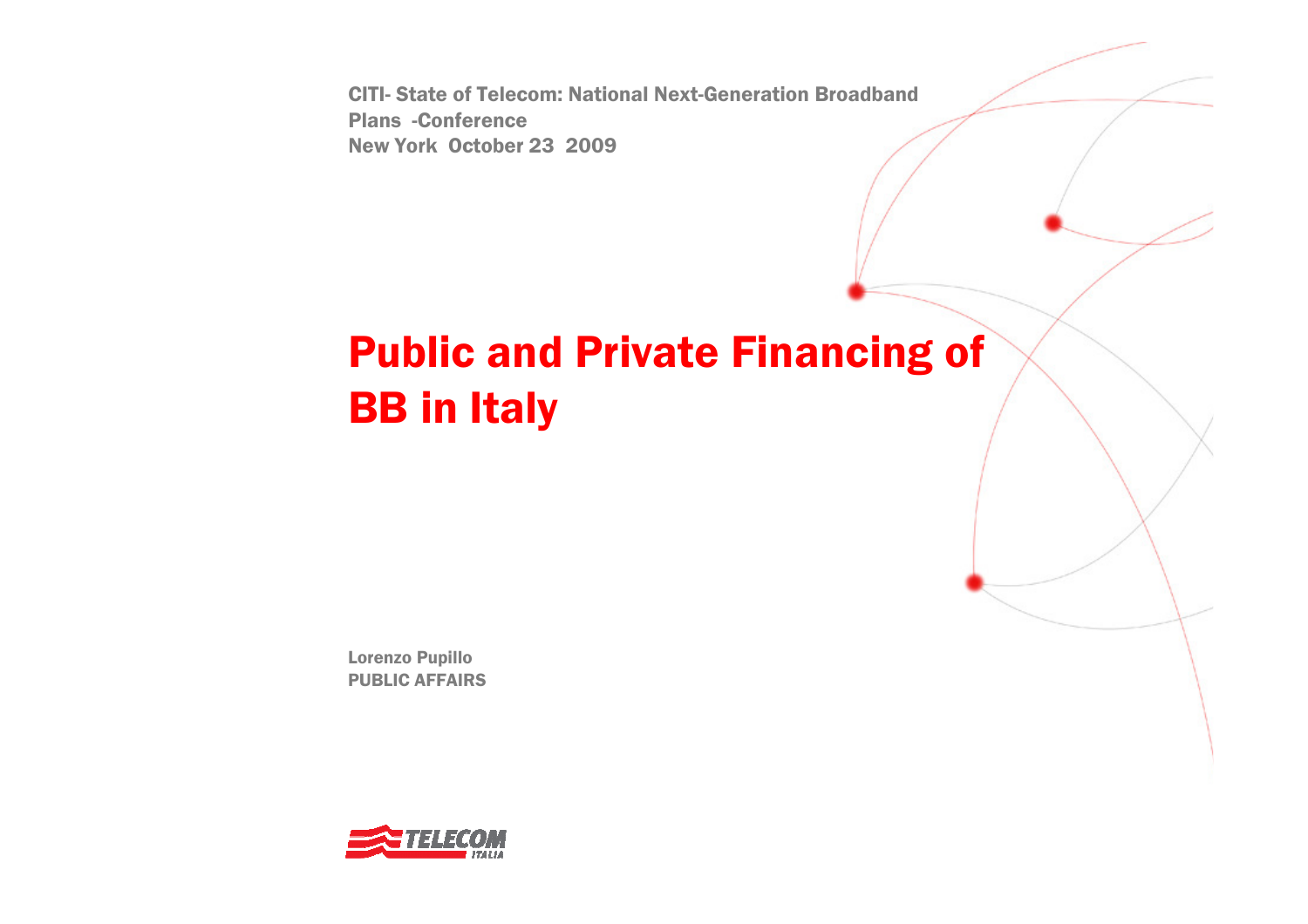# PUBLIC BENEFITS FROM BB INVESTMENTS

►SIGNIFICATIVE IMPACT ON ECONOMIC GROWTH ( Chiang-Rossotto World Bank Report, 2009)

►INVESTMENTS IN ICTs HAVE HIGHER SOCIAL RETURN THAN OTHER TYPE OF INVESTMENTS , SUCH AS HIGHWAYS CONSTRUCTIONS (Summers and Delong , 1991- estimated *social rate of return on equipment investment* around 30-50%, Mamuneas – Nadiri 1996)

► PUBLIC INVESTMENT IN ICTs AND CROWDING OUT OF PRIVATE INVESTMENTS:<br>Enveating in a market conforming way varied toologies way. *investing in a market conforming way* vs . *market replacing way*

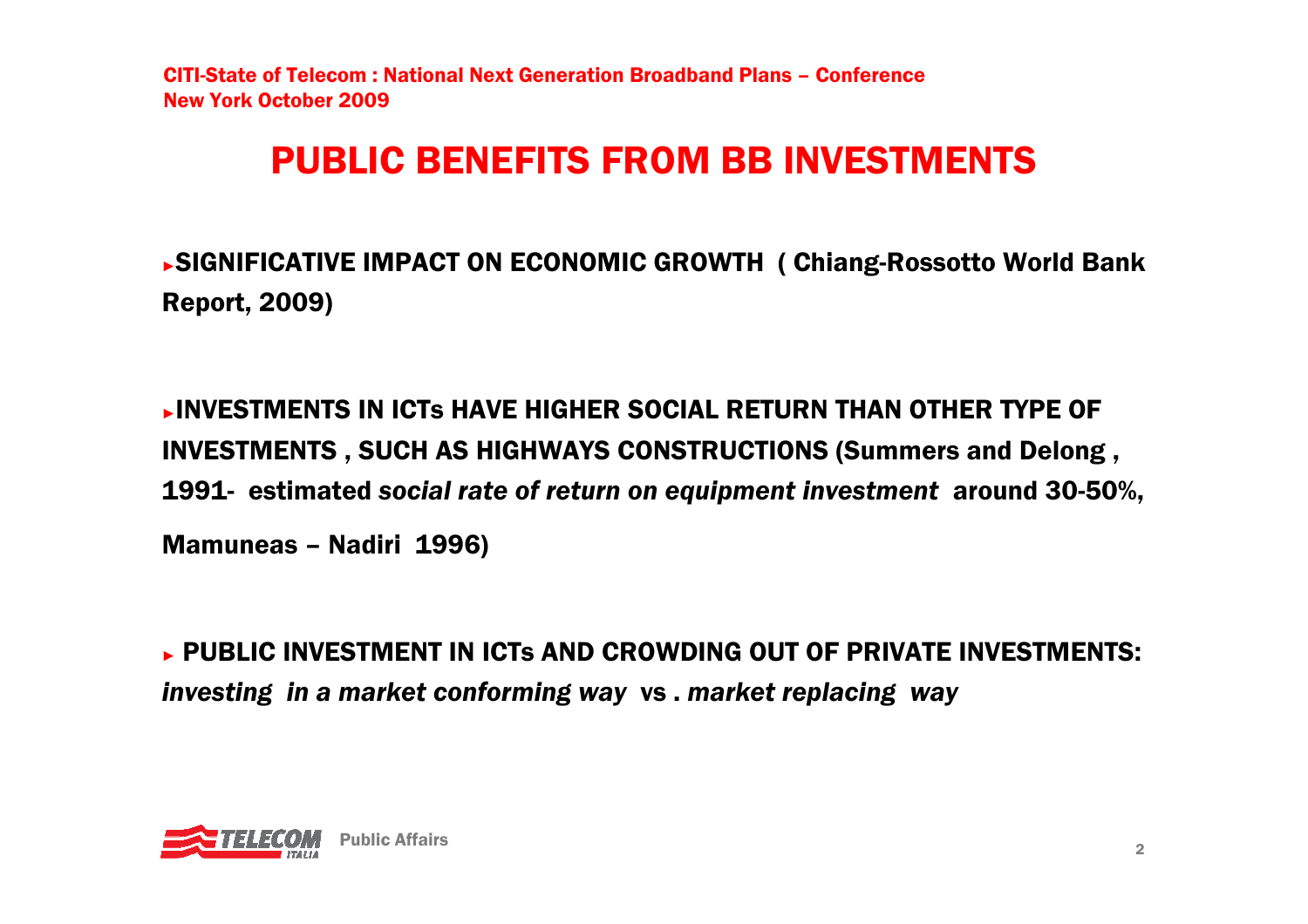# PUBLIC FUNDING FOR BROADBAND IN EU

### **Promoting Broadband**

- Lisbon European ➤ Council: making the EU the most competitive knowledge-based economy of the world
- $\triangleright$  i2010: priority for the Union to ensure that less favoured regions can fully participate in the **Information Society**
- $\triangleright$  European Regional **Development Fund** (ERDF): European cofinancing available in disadvantaged regions



#### $\mathbf{I}$   $\mathbf{V}$ **EC Treaty Art. 87:**

- >prohibition of state-aid which distorts competition
- ≻certain aid is or may be considered compatible

### **Safeguarding Competition**

- >Competition leads to more choice, lower prices, innovation,...
- $\triangleright$  Avoid crowding out private investments and companies
- $\triangleright$  State aid should address genuine market failures in a necessary and proportionate way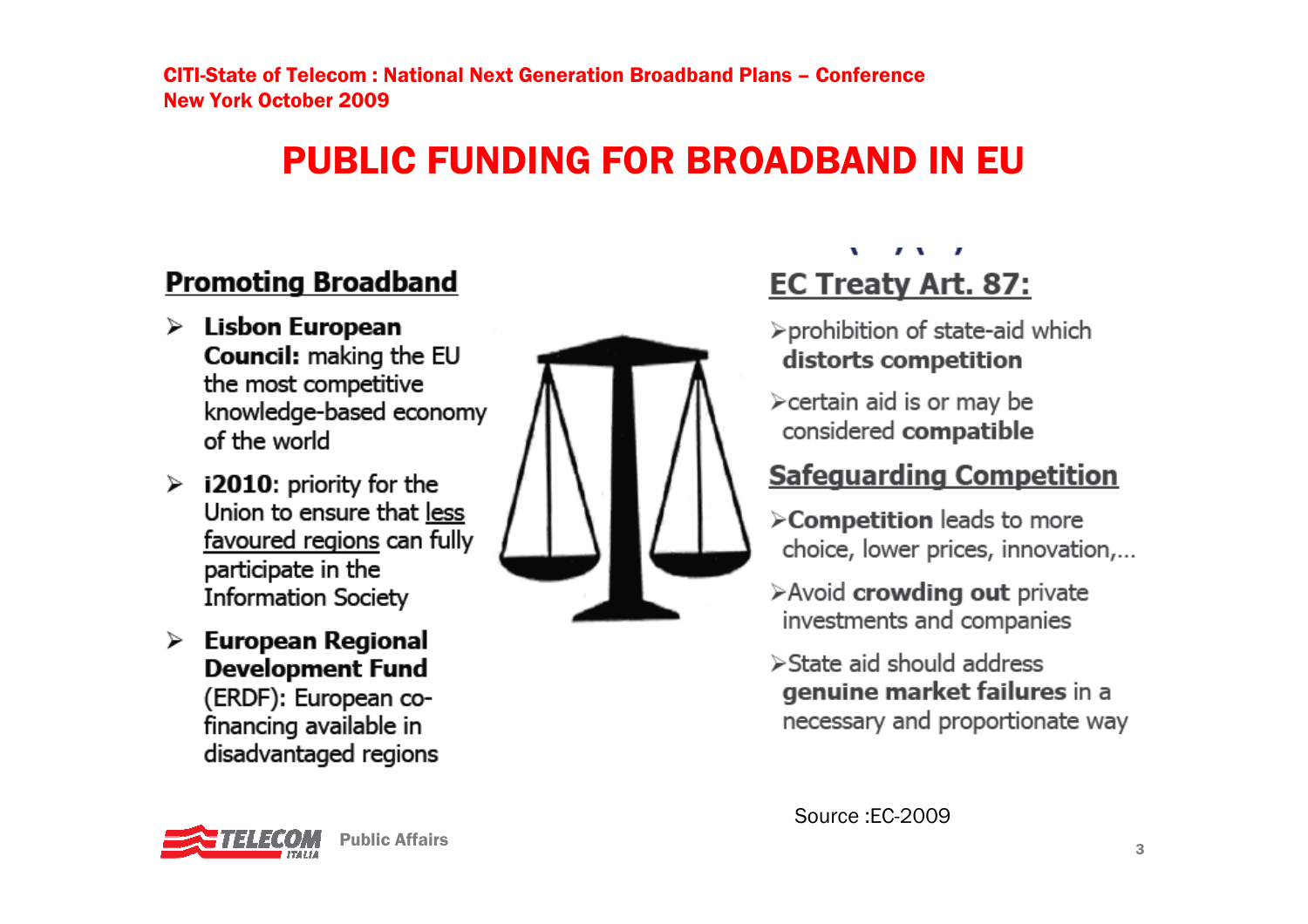### COMPATIBILITY ASSESSMENT and OBBLIGATIONS

### •GEOGRAPHIC AREAS : White, Black, Grey areas

# • CONDITIONS REQUESTED FOR TRADITIONAL BB<br>tailed manning and coverage anglysis – market anglysis to cl

- $\blacksquare$ identify which geographic areas will be covered by the support measure in question;
- Open tender process selecting the best economic offer to limit aid, to  $\blacksquare$ respect equal treatment of candidates and to leave the market to come up with the best solution;
- Technological neutrality not to favour any technology or service  $\blacksquare$ provider:
- <u>Use of existing infrastructure to avoid unnecessary and wasteful</u>  $\blacksquare$ duplication of resources;
- Wholesale access to enhance competition and provide more choice  $\blacksquare$ for end-users;
- Benchmarking pricing to avoid excessive/ predatory pricing; п
- *Claw-back mechanism* to avoid over-compensation to minimise the  $\blacksquare$ amount of aid ex post;

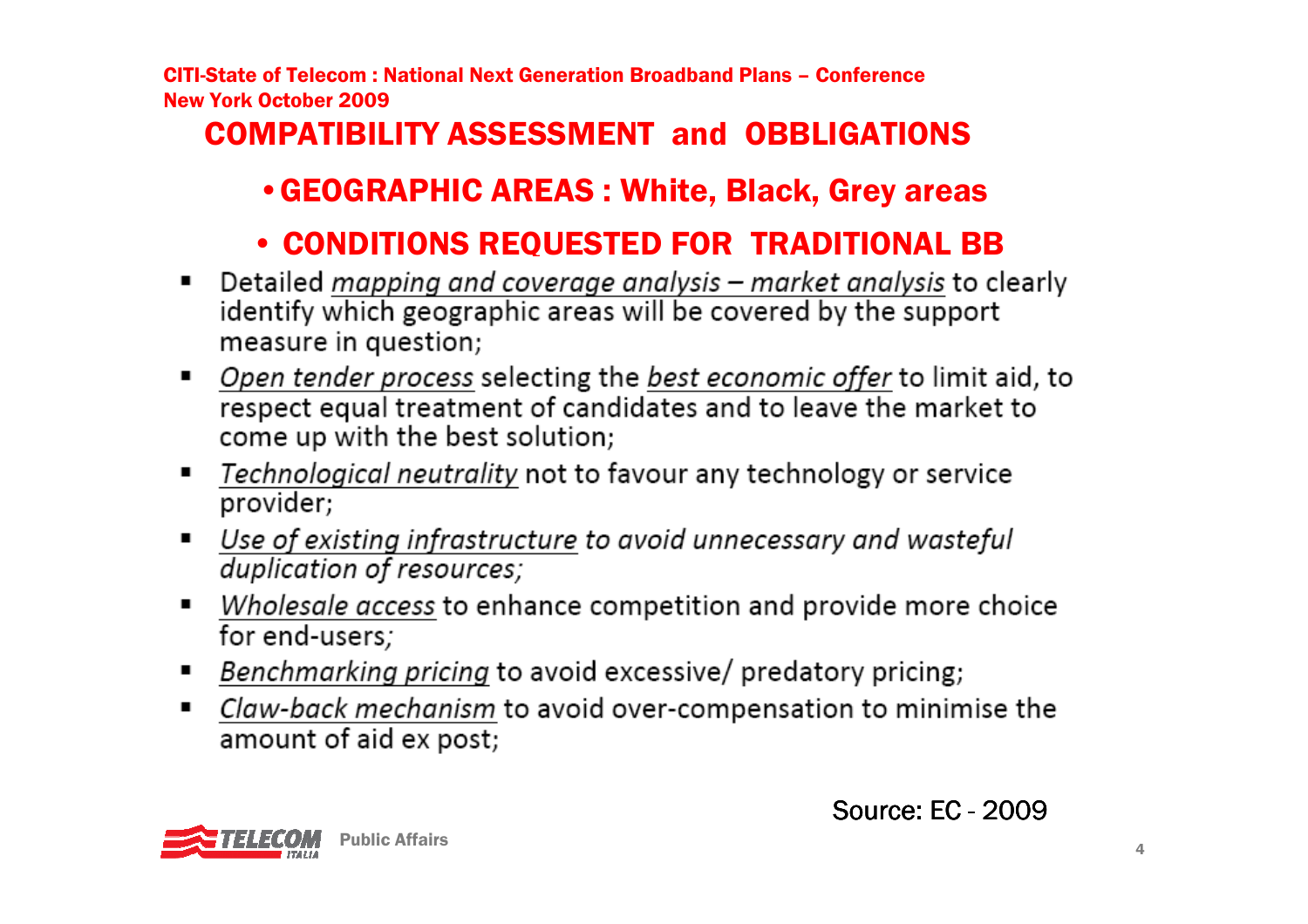# PUBLIC FUNDING FOR BROADBAND IN EU

# State aid broadband decisions

- Well-established case practice;
- More than 40 State aid broadband decisions since  $2003;$
- Assessed public funding of more than €1 billion (generated investments of approx. €2 billion)



# Source: EC - 2009



е произведение с произведение с произведение с произведение с произведение с произведение с произведение с про<br>В 1990 году с принятие с произведение с произведение с произведение с произведение с произведение с принятие с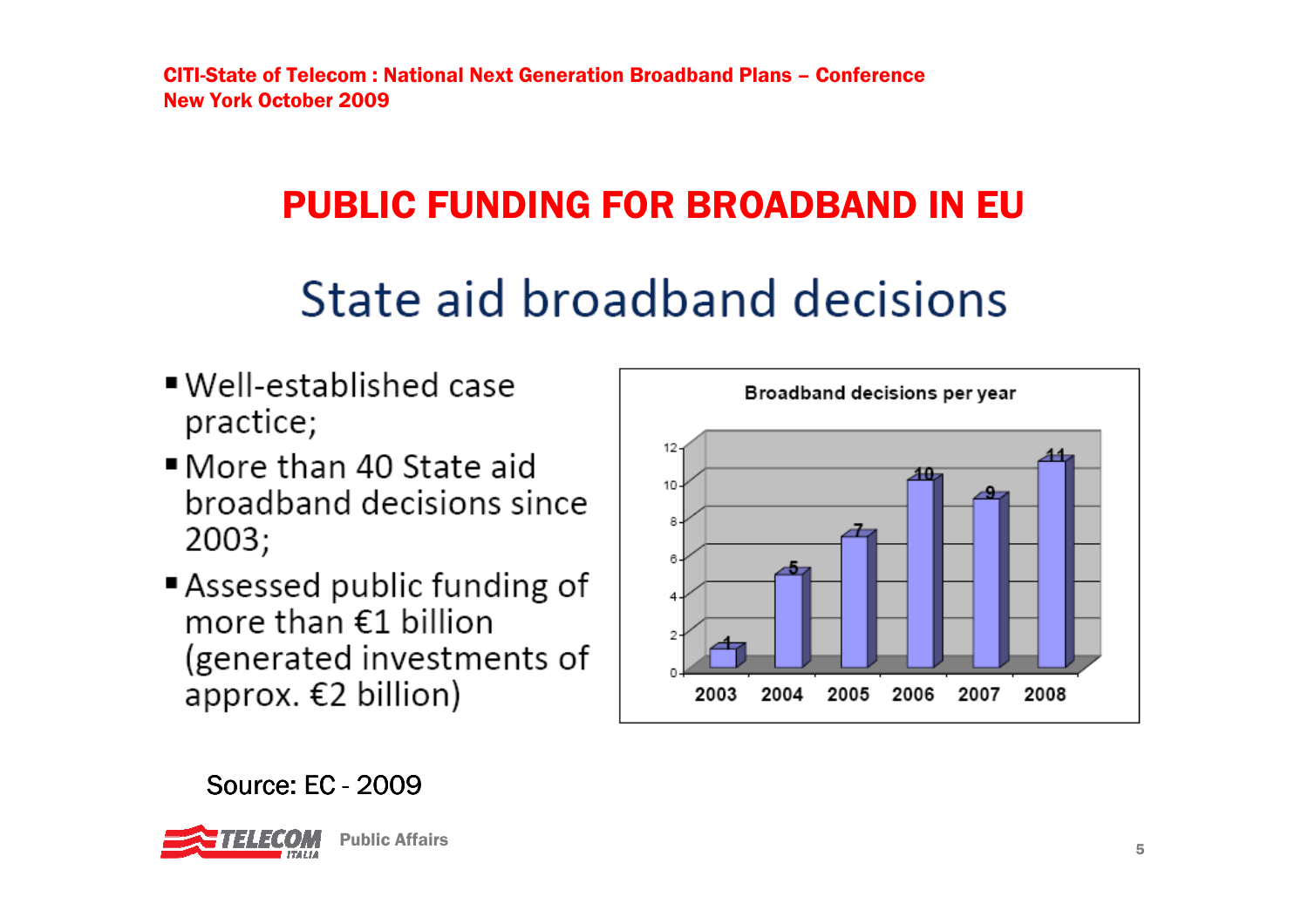# Taxonomy of public interventions for the development of BB infrastructures in Italy

| Backbone/backhaul<br>1.<br>public infrastructure   | • Construction of a backbone public infrastructure, publicly owned and operated<br>or made available for private operators<br>• Fiber optic links among central offices or for backhualing for mobile operators<br>Ex: Lepida, |
|----------------------------------------------------|--------------------------------------------------------------------------------------------------------------------------------------------------------------------------------------------------------------------------------|
| 2. Wireless access<br><b>Public infrastructure</b> | • Construction of a public infrastructure for wireless access but managed by<br>private operators<br>• Local Municipalities and regional government dynamics                                                                   |
| 3. Subsidies to<br>operators                       | • Subsidisies to private operators in market failure areas to guarantee<br>broadband offerings and financial viability<br>Ex: Sardegna                                                                                         |
| 4. Charters with<br>operators                      | . Charters between public administrations and private operators:<br>the operators invest in infrastructures and the admnistrations guarantee<br>revenues through services promotion                                            |

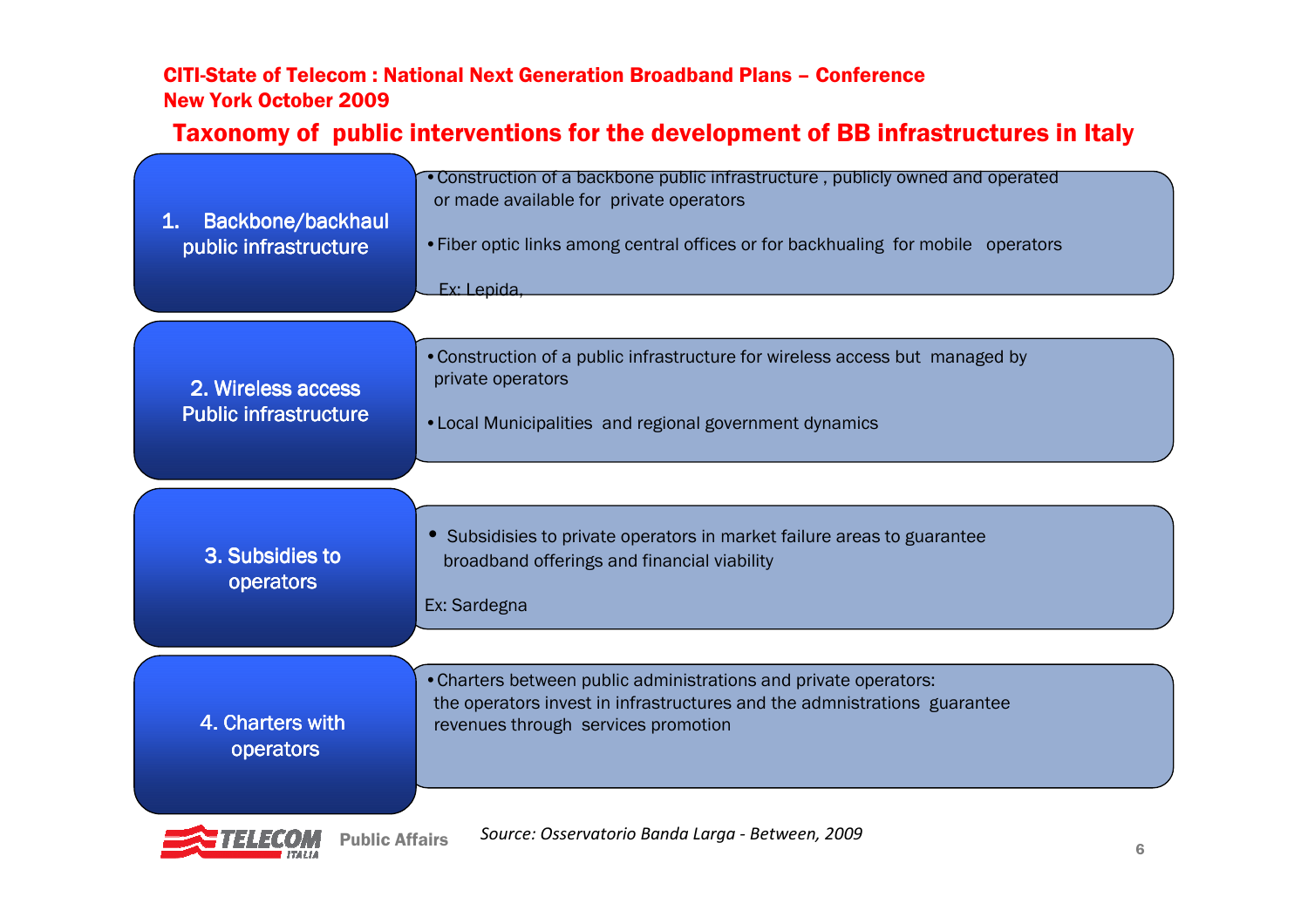# CITI-State of Telecom : National Next Generation Broadband Plans – Conference New York October 2009Taxonomy by regions of public interventions for the development of BB<br>infrastructures in Italy

#### infrastructures in Italy

| <b>Regions</b>            | Backbone/backhaul<br>public infrastructure | <b>Wireless access</b><br><b>Public infrastructure</b> | <b>Subsidies to operators</b> | <b>Charters with operators</b> |
|---------------------------|--------------------------------------------|--------------------------------------------------------|-------------------------------|--------------------------------|
| Piemonte                  |                                            |                                                        |                               |                                |
| Valle d'Aosta             |                                            |                                                        |                               |                                |
| Lombardia                 | <b>Infratel</b>                            |                                                        |                               |                                |
| Liguria                   |                                            |                                                        |                               |                                |
| Provincia Aut. di Trento  |                                            |                                                        |                               |                                |
| Provincia Aut. di Bolzano |                                            |                                                        |                               |                                |
| Veneto                    |                                            |                                                        |                               |                                |
| Friuli Venezia Giulia     |                                            |                                                        |                               |                                |
| Emilia Romagna            |                                            |                                                        |                               |                                |
| <b>Toscana</b>            |                                            |                                                        | $\mathbf{\Lambda}$            |                                |
| <b>Umbria</b>             |                                            |                                                        |                               |                                |
| Marche                    | <b>Infratel</b>                            |                                                        |                               |                                |
| Lazio                     | <b>Infratel</b>                            |                                                        |                               |                                |
| Abruzzo                   | <b>Infratel</b>                            |                                                        |                               |                                |
| <b>Molise</b>             | <b>Infratel</b>                            |                                                        |                               |                                |
| Campania                  | <b>Infratel</b>                            |                                                        |                               |                                |
| Puglia                    | <b>Infratel</b>                            |                                                        |                               |                                |
| <b>Basilicata</b>         | <b>Infratel</b>                            |                                                        |                               |                                |
| Calabria                  | <b>Infratel</b>                            |                                                        |                               |                                |
| <b>Sicilia</b>            | <b>Infratel</b>                            |                                                        |                               |                                |
| Sardegna                  |                                            |                                                        |                               |                                |



Public Affairs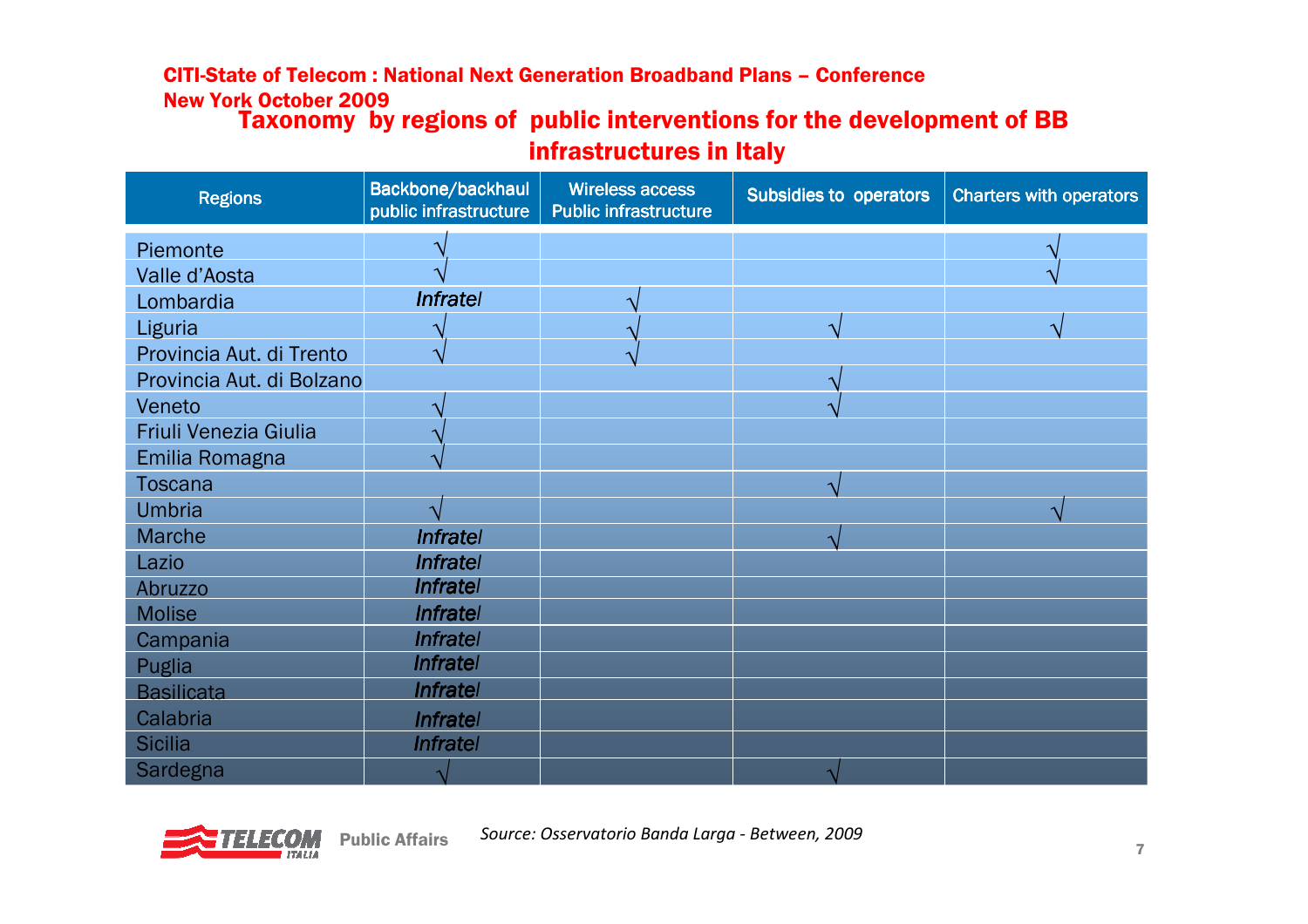►In June 2009 , the Italian Deputy Minister for Economic Development Mr. Romani, announced a Plan to pursue a Universal Broadband Service at a speed between 2 and 20 Megabits per second, by no later than 2012.

►The estimated costs for the plan is 1471 millions euro

►The short term goal of the plan is to eliminate the digital divide. The medium term goal is to deploy a Next Generation Network whose cost is estimated in about 10 billions euro.

►The plans will be covered by :

- ►800 Millions national public funding
- ►188 Millions European public funding
- ►264 Millions Regional & National public funding
- ►219 Millions of private investment

►Vehicles: Grants – Open tender - public ownership of the networks

►Technologies mix : 95,6% of the population will have access to 20 Mbits through ADSL2 & fiber backhauling connections and 3,9 % to 2 Mbits through wireless broadband

►The investment breakdown will be : 763,85 millions civil works, HW & SW for 617,66 millions and 89,81 millions for projects design.

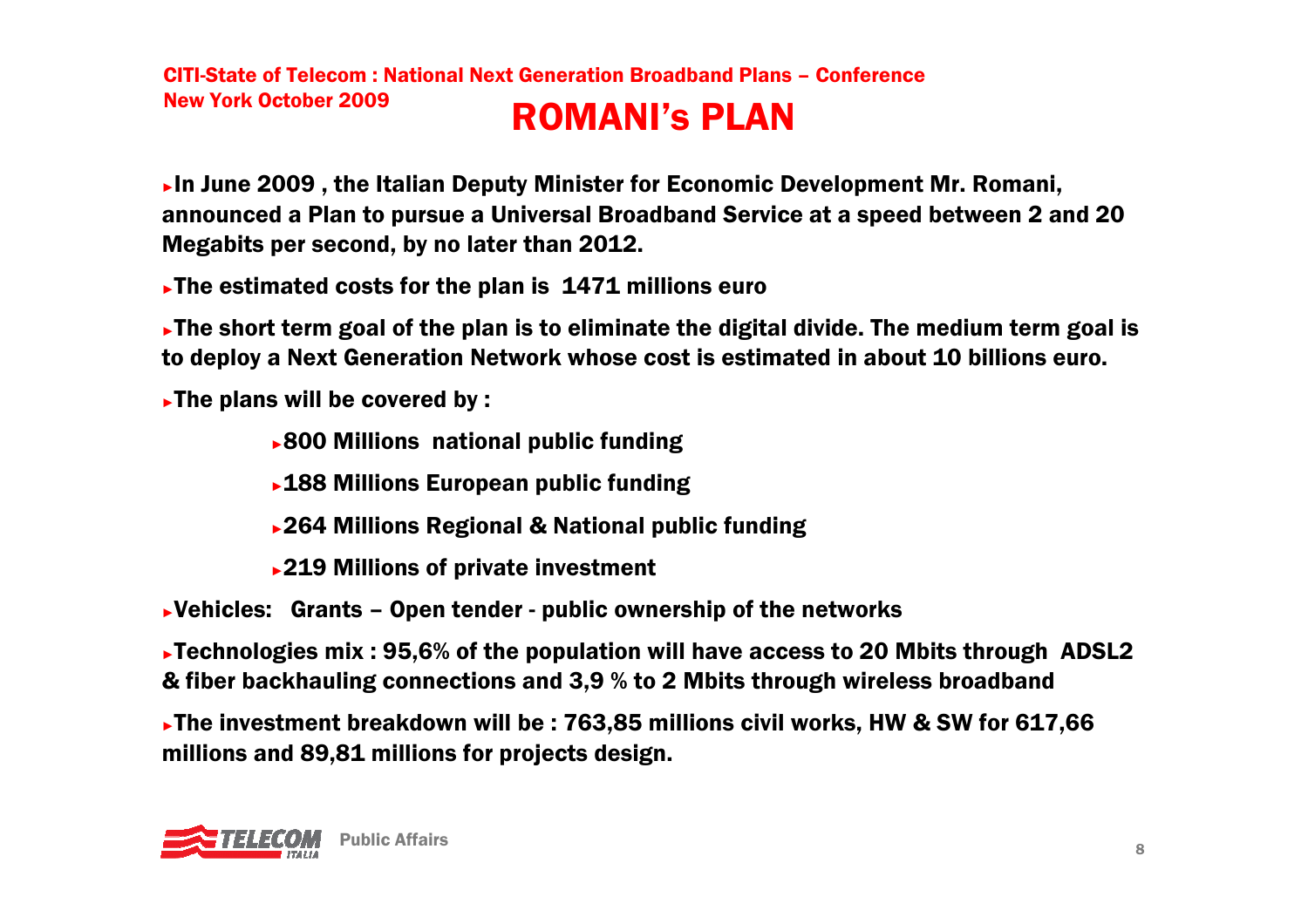# Telecom Italia NGN2 Project

**OBJECTIVE** develop a new "all IP" multi-service Next Generation Access Network<br>enabling new Ultra Broad Band Fixed and Mobile services enabling new Ultra Broad Band Fixed and Mobile services

#### DRIVER

- **Enabling (r)evolutionary ITC services for<br>residential and business customers** residential and business customers
- **Enabling Mobile bandwith growth with**<br>**Enabling of HSDPA** and LTF fiber backhauling of HSDPA and LTE
- **Enabling Opex reduction (CO space**<br>reduction delivery energy OAM) reduction, delivery, energy, OAM)



#### **STRATEGY**

- FTTx access network development
- ▶ Total Replacement strategy in the long term, with PSTN replacement<br>
N. Pessed (Overlay short term strategy for a wider initial coverage
- ▶ Passed/Overlay short term strategy for a wider initial coverage

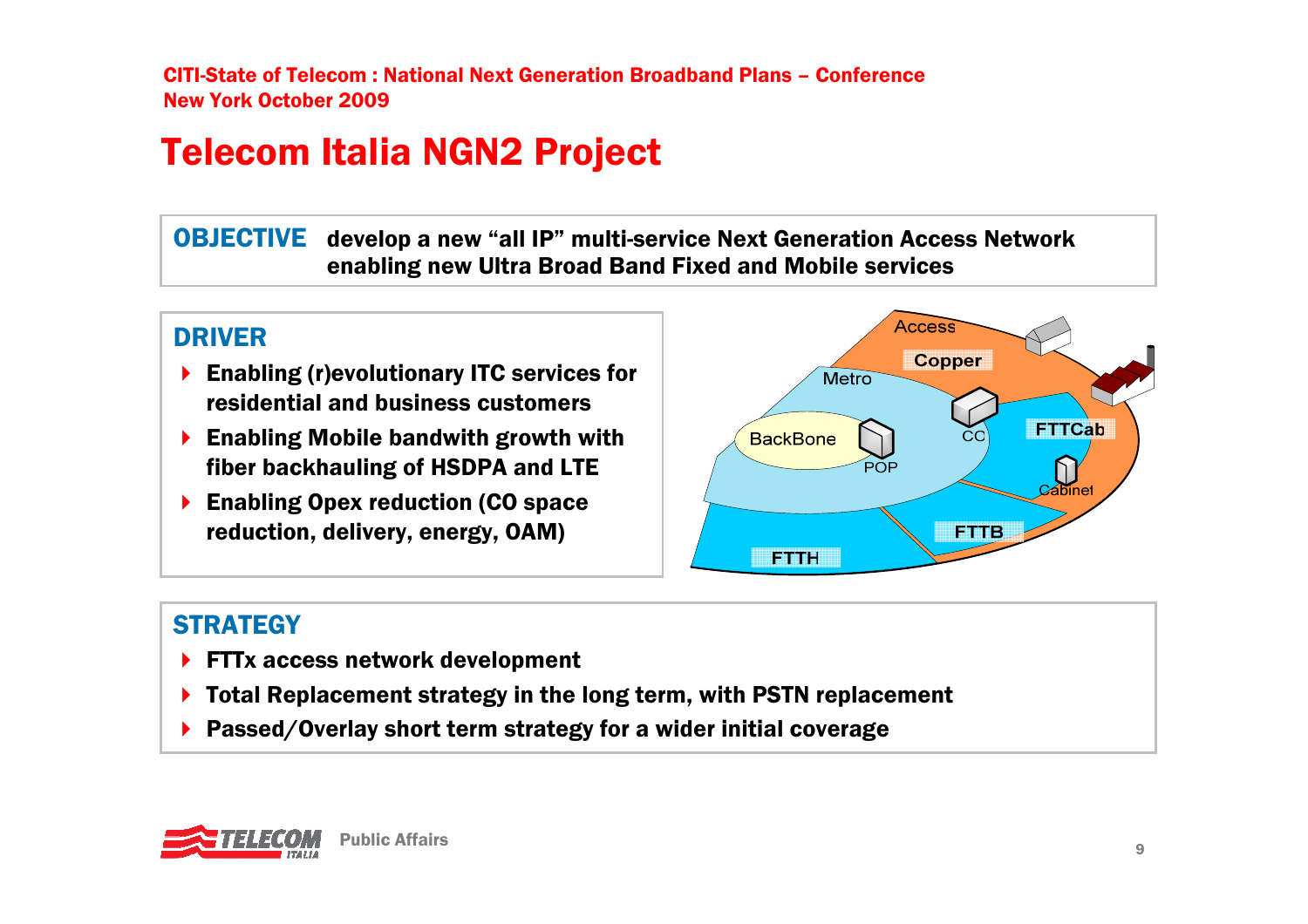# 2009 - 2011 NGN2 FTTx deployment

# TI Fiber access development – technical quantities

In the planning period 2009 – 2011<br>current deployment plan foress current deployment plan foresees an "overlay" coverage extension<br>.

NGN2, market driven, will be deployed with the following path:

| <b>FTTx passed coverage</b> | 2009 | 2010  | 2011  |
|-----------------------------|------|-------|-------|
| <b>Cities</b>               |      | 11    | 20    |
| <b>Central Offices</b>      | 17   | 63    | 151   |
| Home passed (000)           | 195  | 1.060 | 3.000 |



- TI will boost fiber access deployment in the 2009  $-$ <br>2011 plan 2011 plan<br>--
- **More than 6 Billions Euro Total Investment by**<br>2016 2016

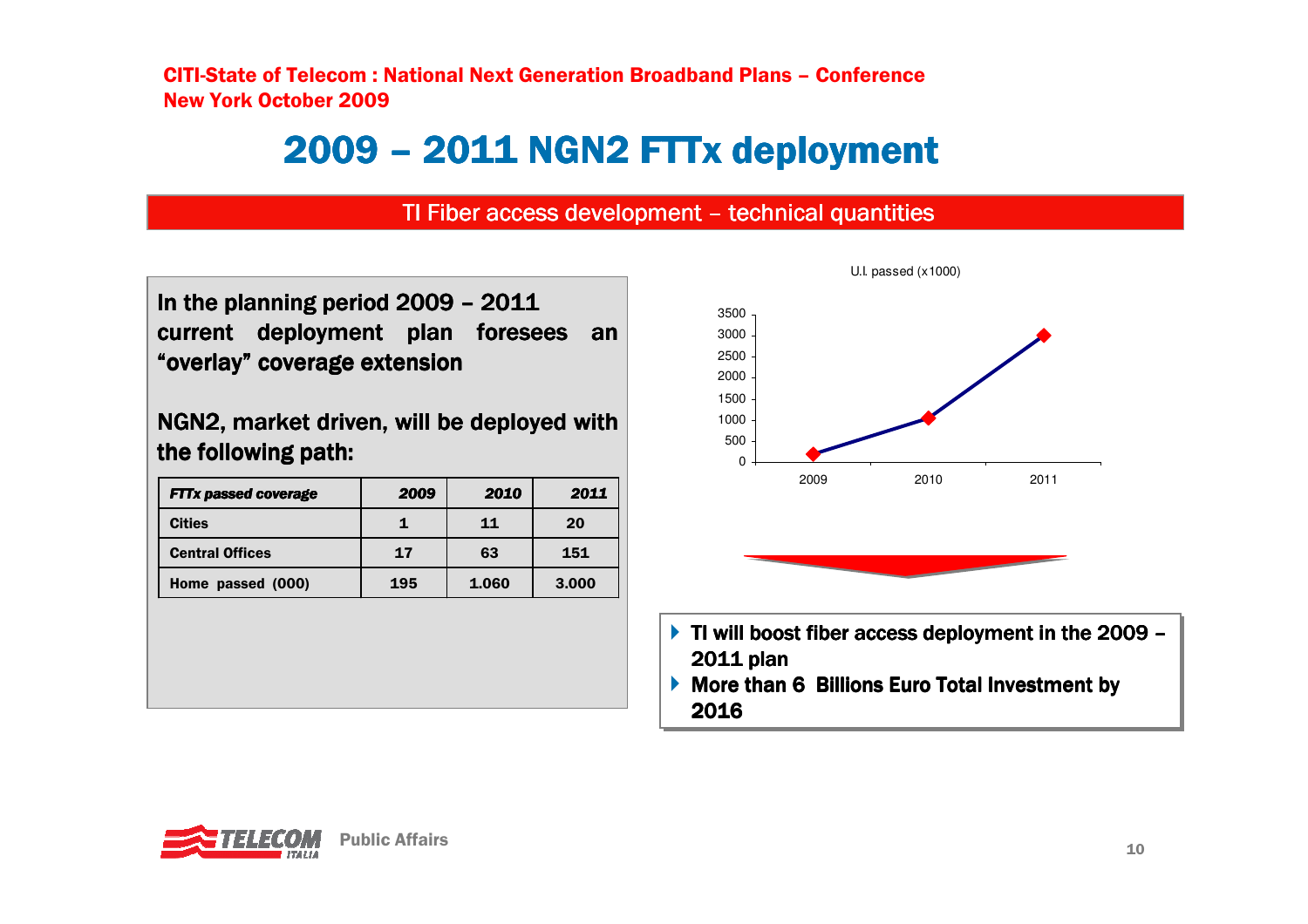## NGN long term deployment: a mix of architectures



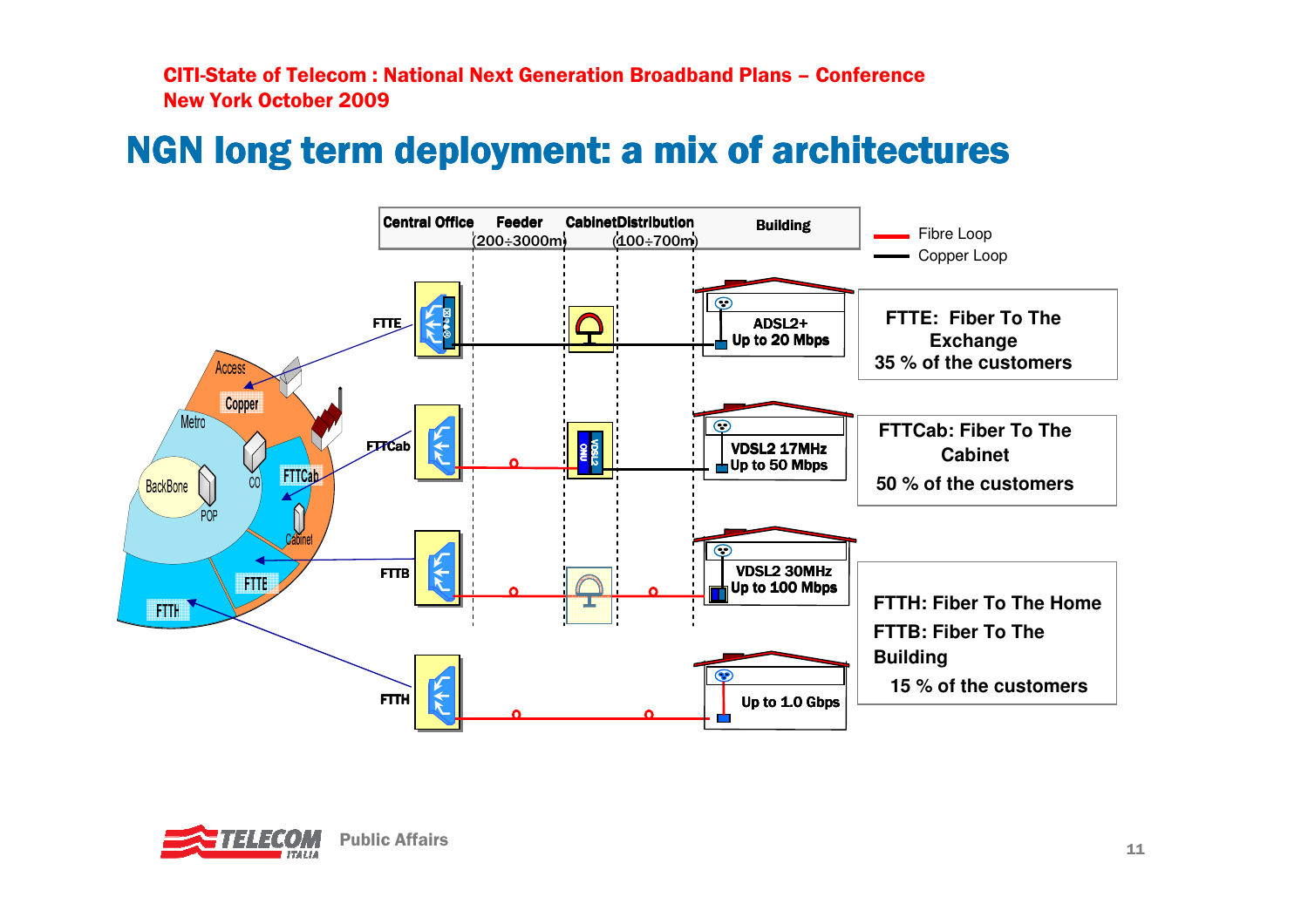### GOVERNMENT AS FACILITATOR OF BB INVESTMENT

- ► Simplifying permission procedures to install optical infrastructure (both in buildings and streets – e.g. Italian law 133)
- ► Allowing operators to map and use third party existing infrastructures (e.g. Municipalities ducts, utility ducts - law 133), and avoiding any duplication of investments.
- ► Authorizing innovative cost effective digging technologies and infrastructural solutions (e.g. Law 69)
- ► infrastructure/fiber sharing agreements among operators (Co-digging)
- ► Case in point :PROJECT ROME DIGITAL CITY ! In 3 years (2009-2011) within the "Belt" and by 2013 outside the "Belt", Rome will be completely connected through a fiber network. Private funding for 600 millions of euro Public effort in approving, last July, the minitrenching approach to digging



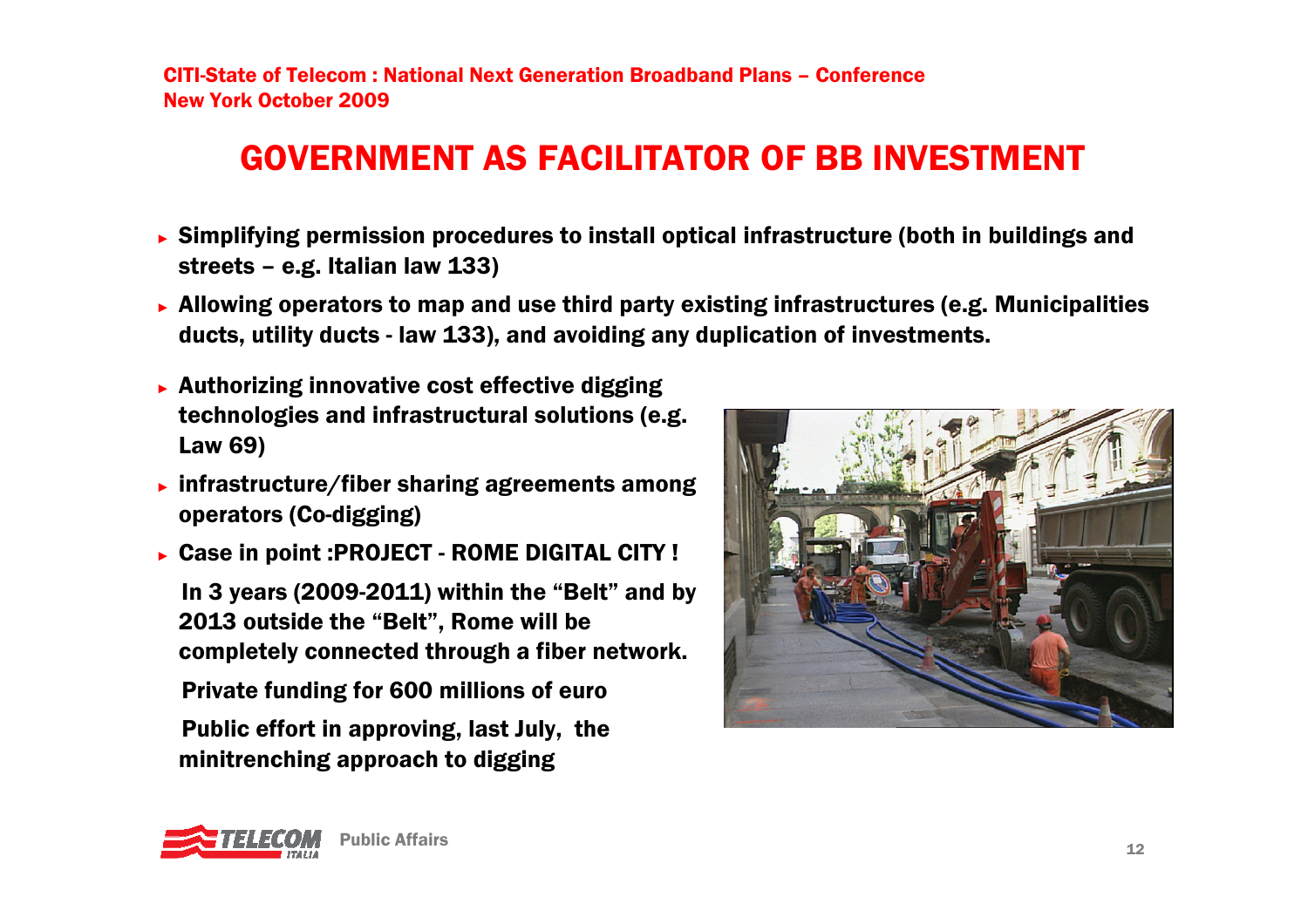## A recent Proposal : NGA-Co …but which model ?





s Source:Adapted from Yankyee Group 2008